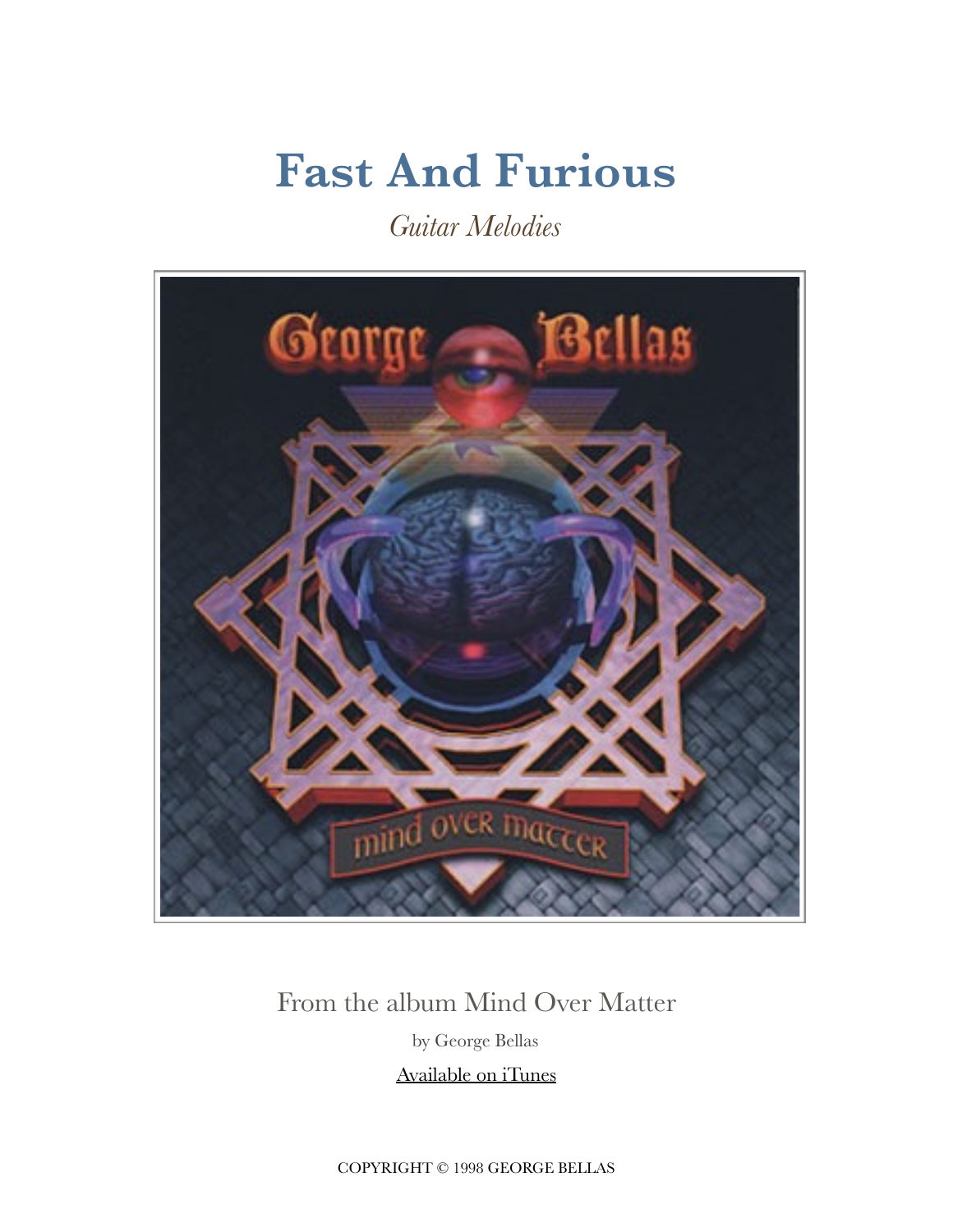# **Fast And Furious**

*Guitar Melodies* 



### *Transcription Notes*

"Fast And Furious" is the opening song on the 1998 album Mind Over Matter by George Bellas. This is a neoclassical song with a soaring guitar and harpsichord line on top of a driving double-bass pattern. This song is in the key of B minor and opens with an arpeggiated figure followed by a melodic minor scale flurry at a tempo of 262 BPM.

The main theme is based on an ostinato-like arpeggiated figure that progresses through the tonic, submediant, and minor dominant. The subordinate section that follows begins on the submediant and utilizes pivot notes and various scale flourishes. The forty measure long solo section modulates to the dominant and was a one take improvised solo. The beginning of the recapitulation is embellished with improvised material carried over from the solo section. The coda utilizes an assortment of chromatic harmony and melodic minor passages before ending with a picardy third.

[Buy Album on iTunes](https://itunes.apple.com/us/album/astral-projection/id646714673)



COPYRIGHT © 1998 GEORGE BELLAS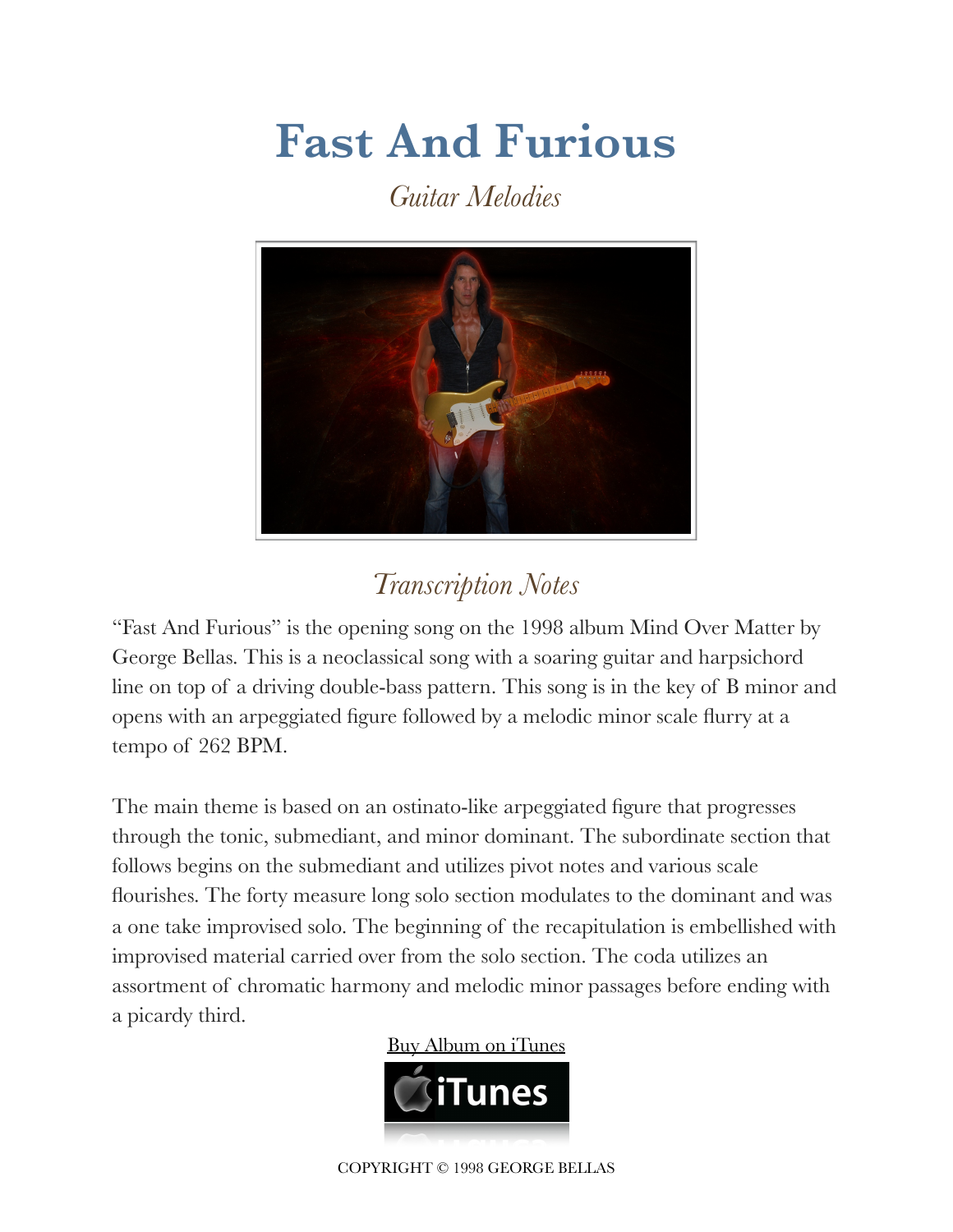

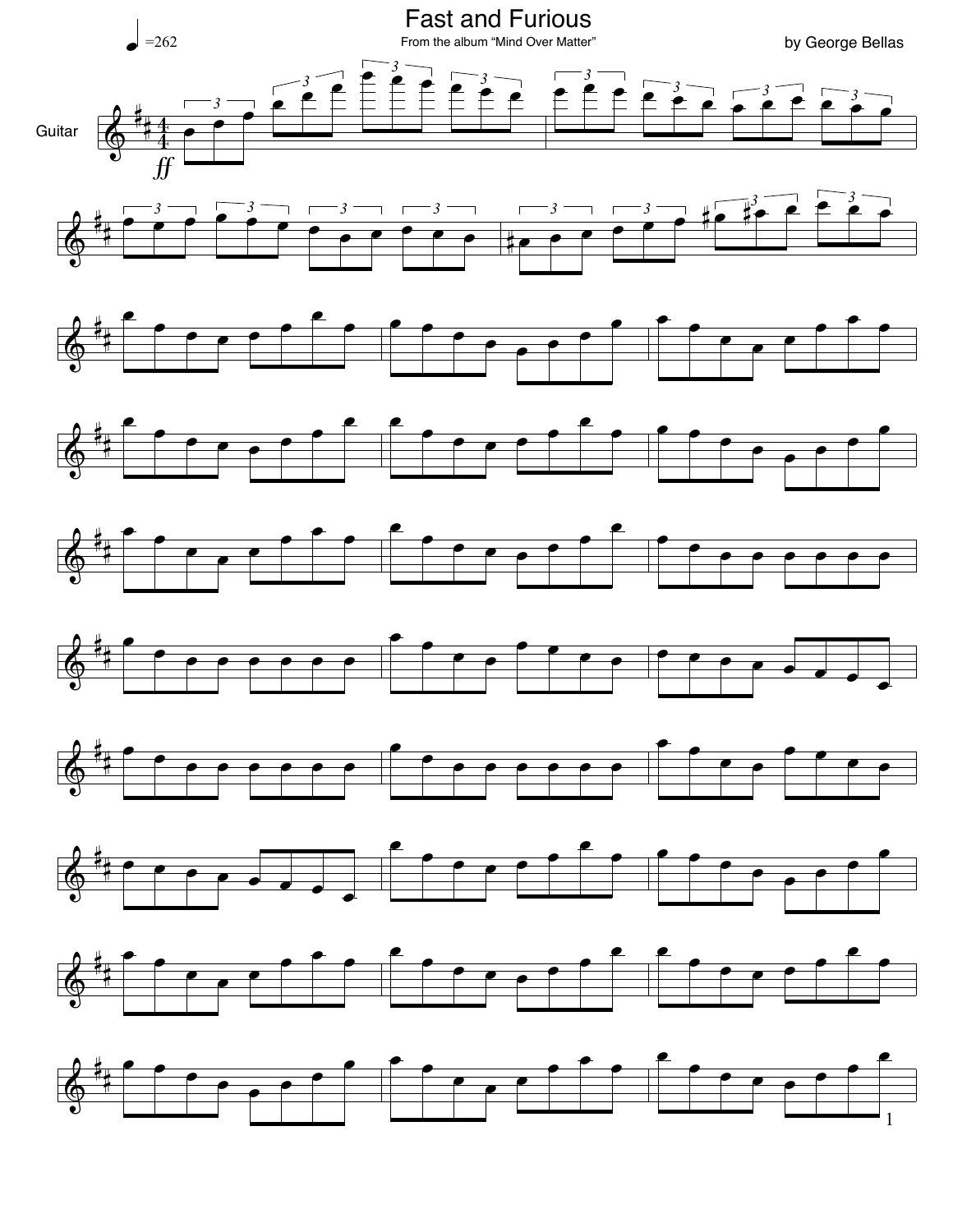

















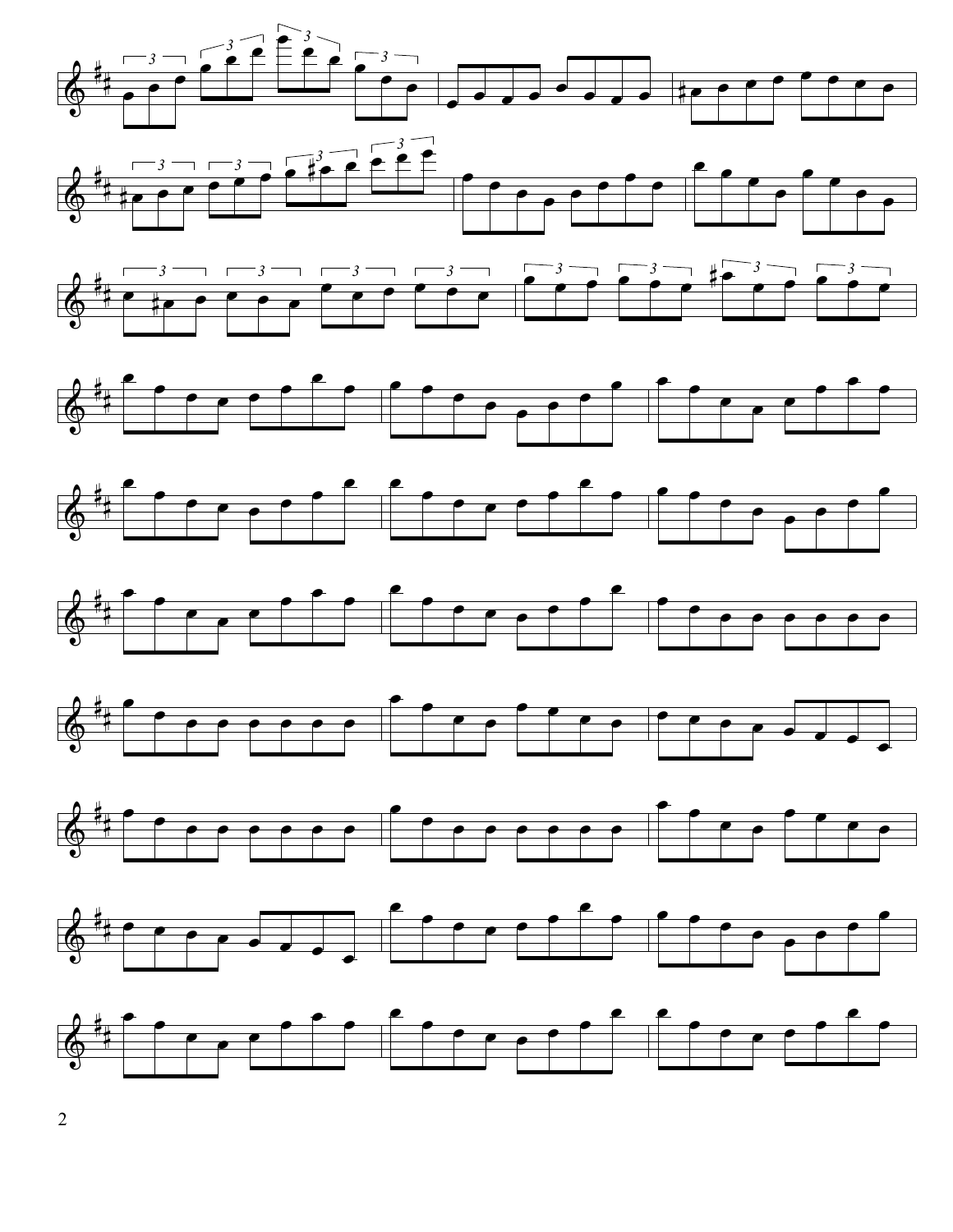









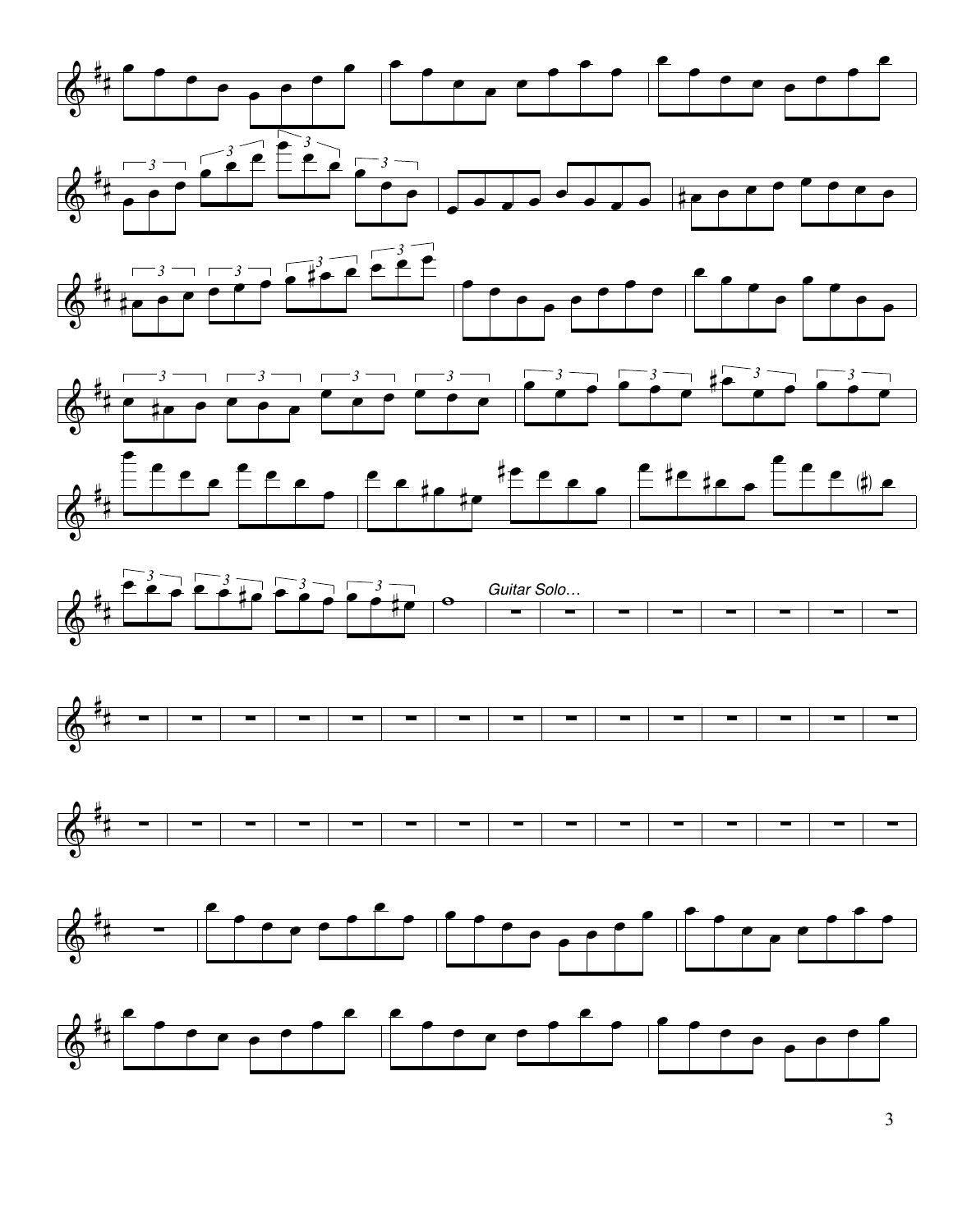















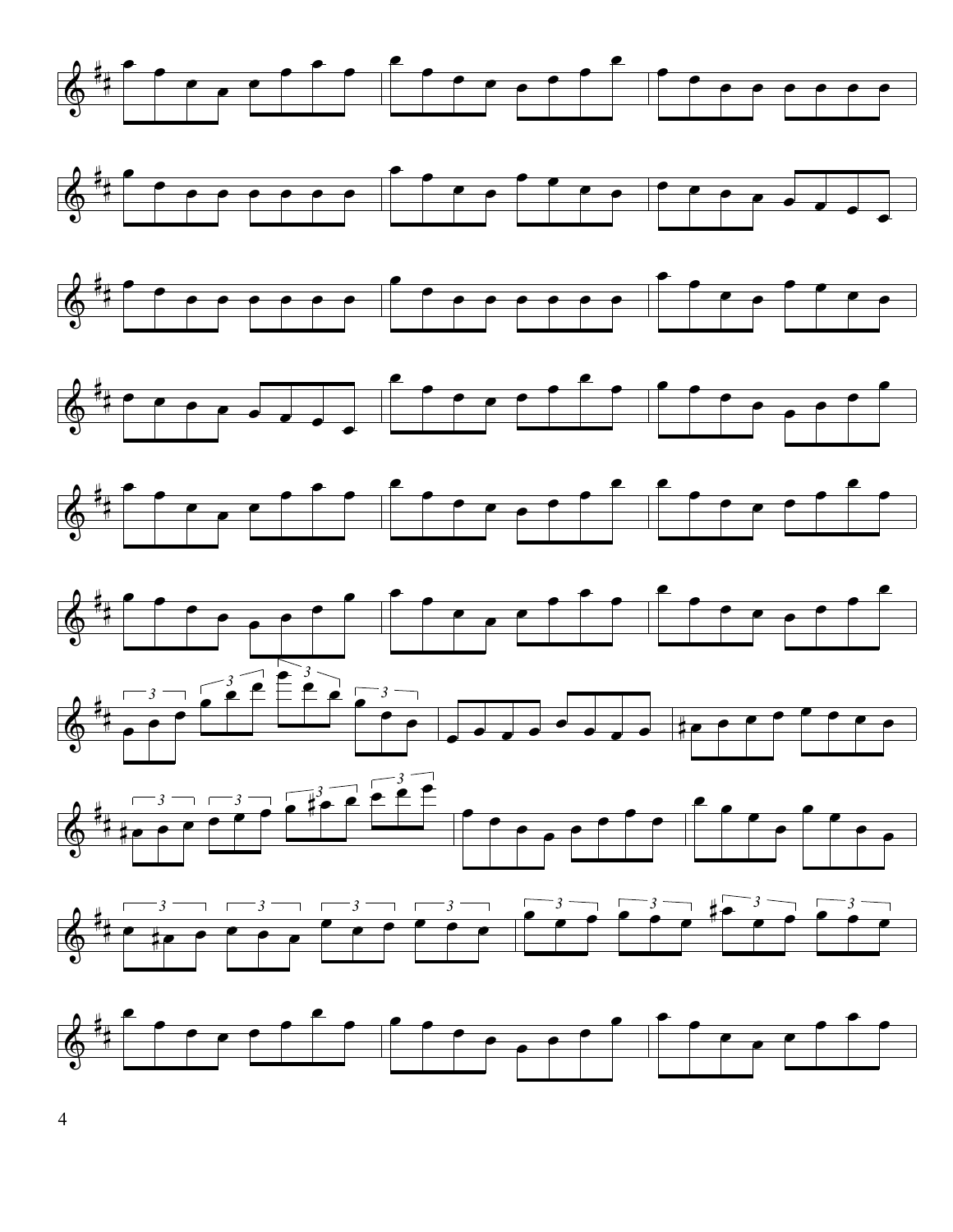















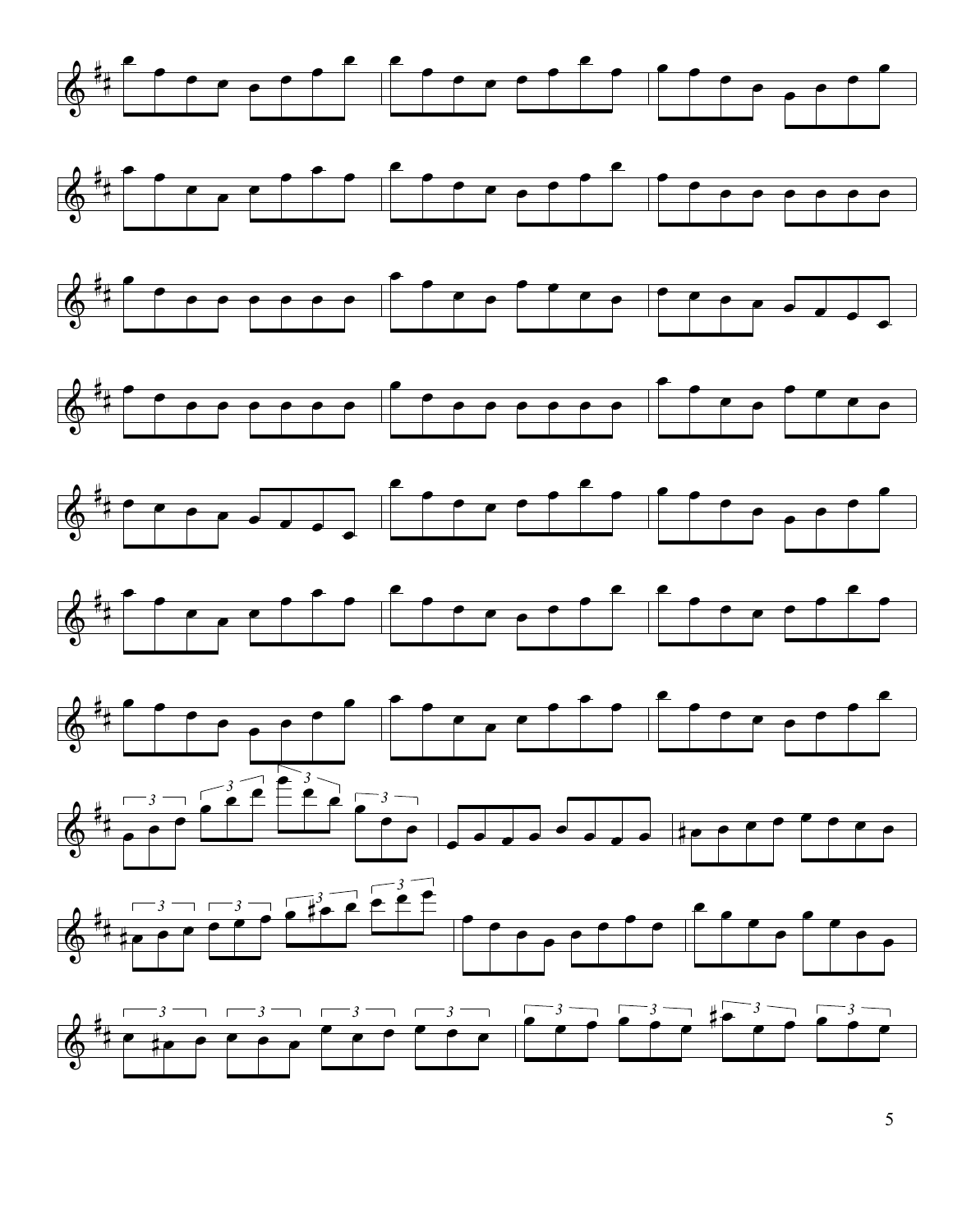







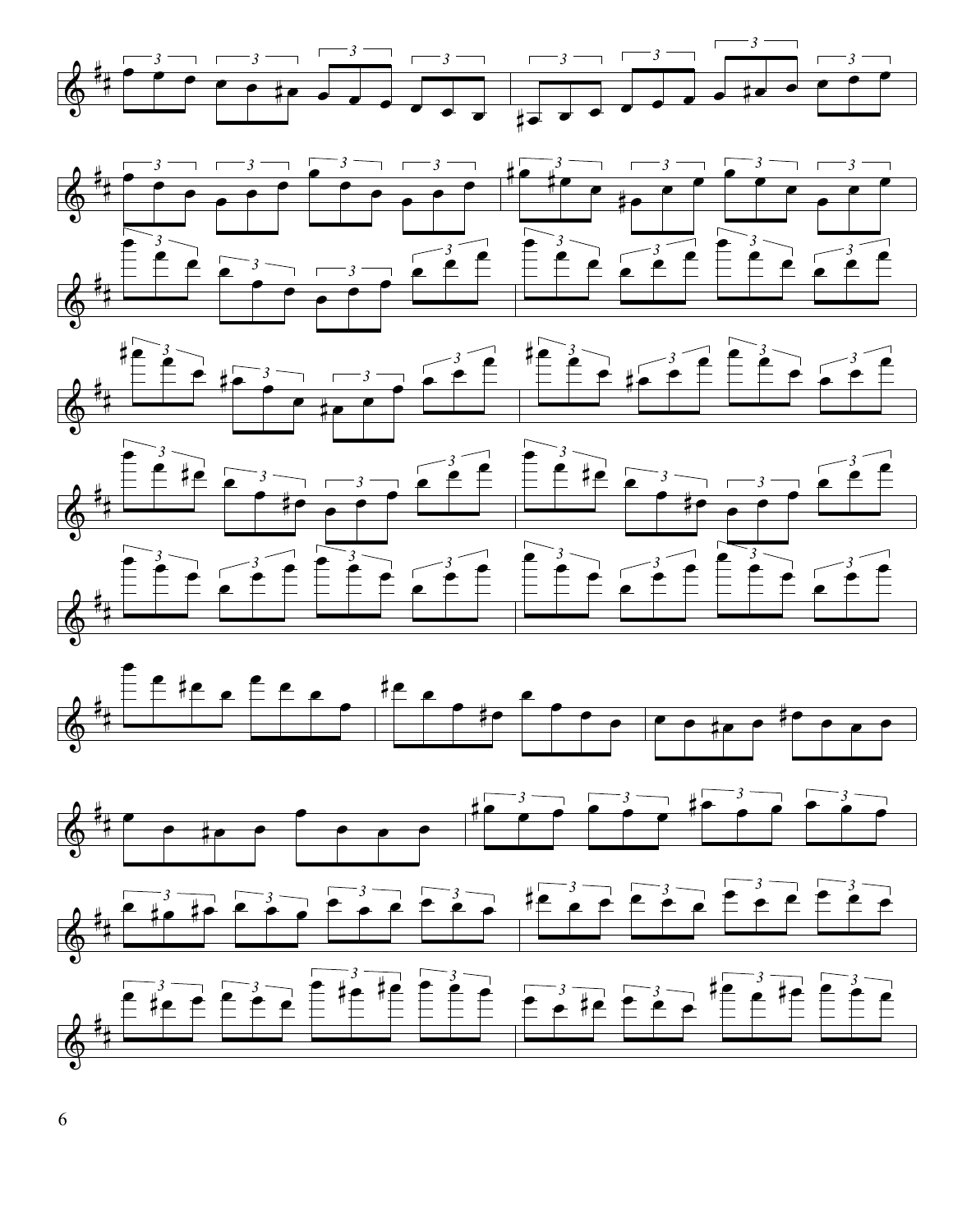